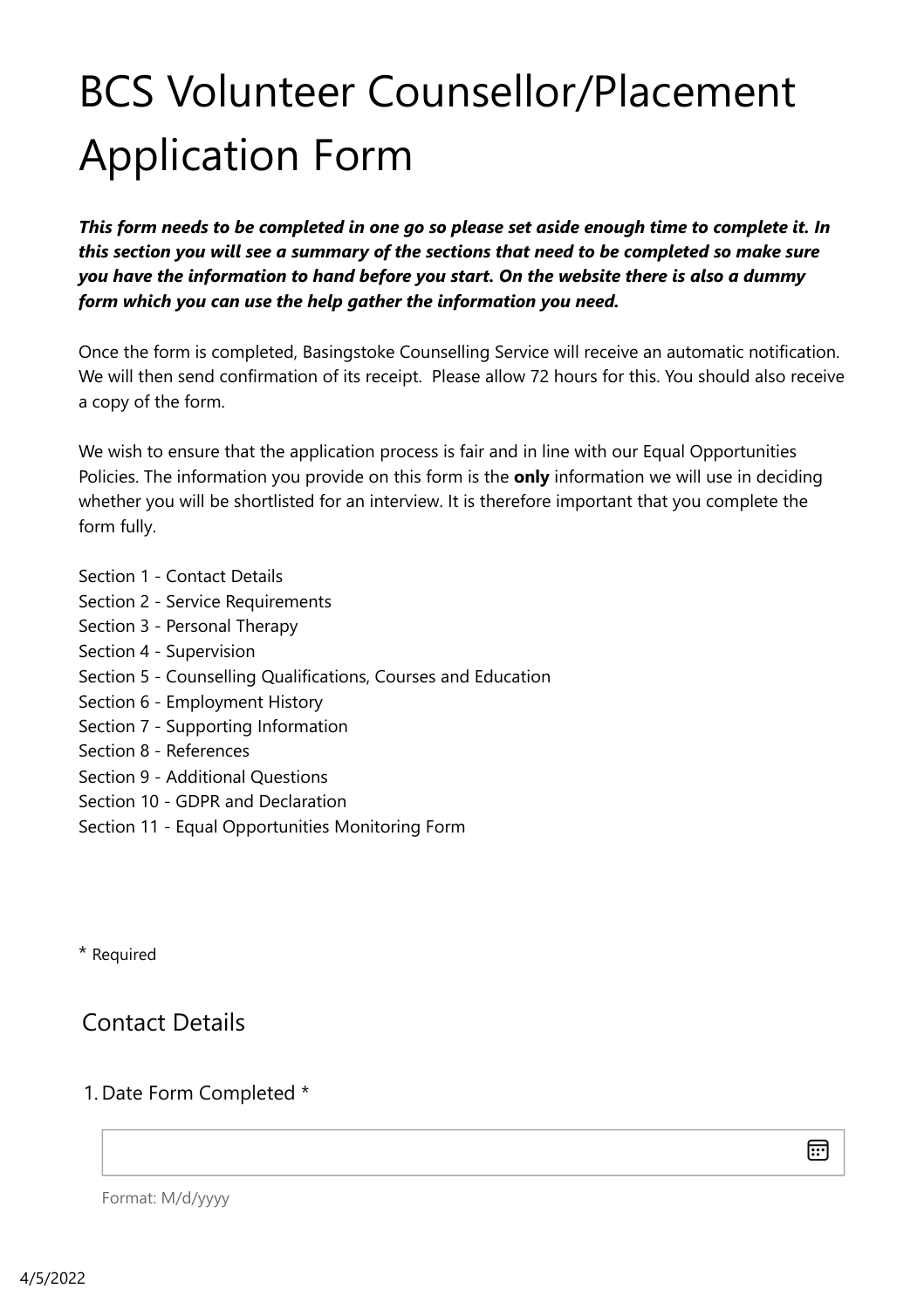#### 2. First Name \*

#### 3. Surname \*

## 4. Preferred pronouns \*

she/her

he/him

| $\bigcirc$ they/them |  |  |
|----------------------|--|--|
|                      |  |  |
| Other                |  |  |

#### 5. Email Address \*



#### 7. Preferred Contact Number \*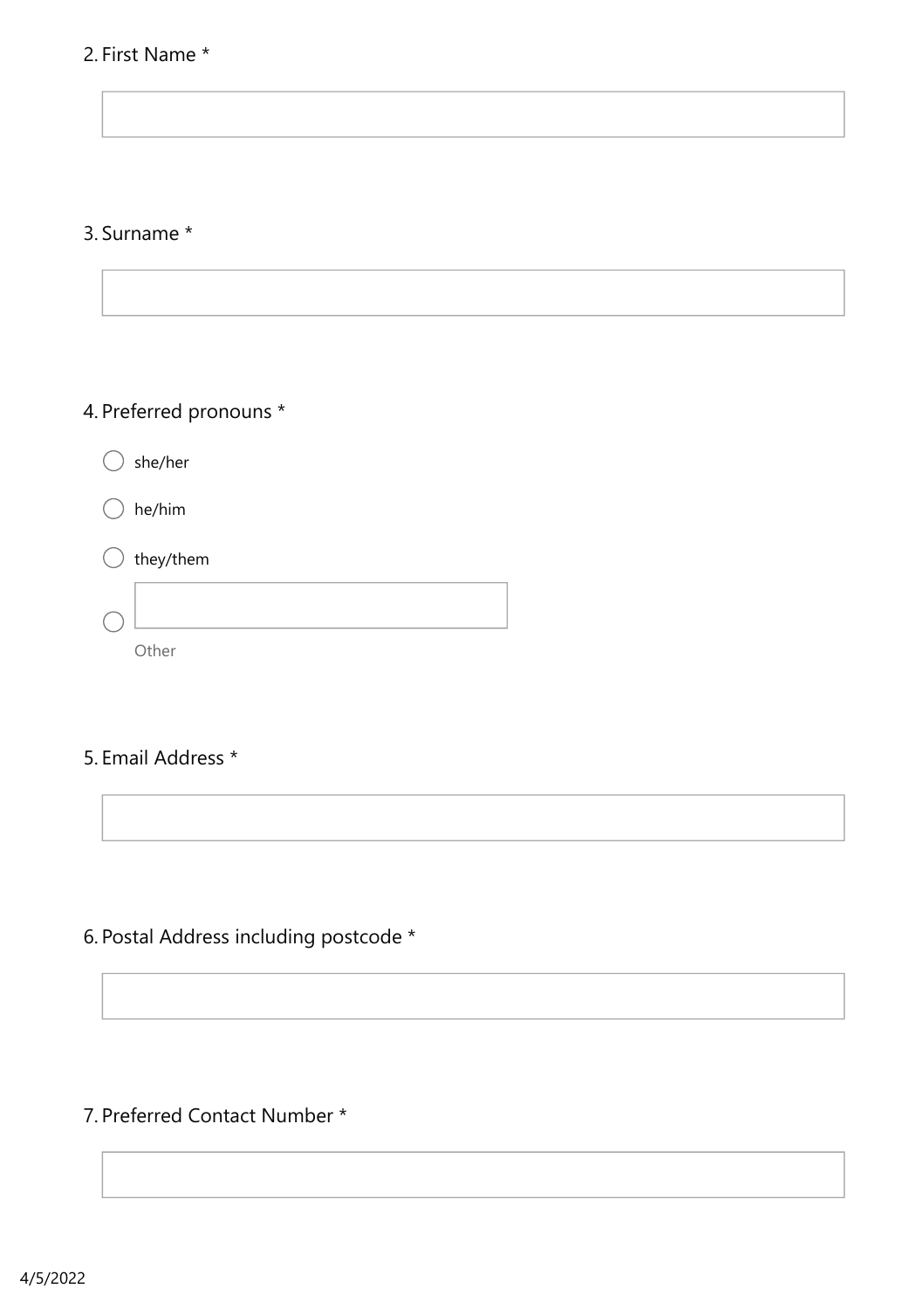## Service Requirements

The following are requirements of the Service:

Attendance at weekly group supervision (1.5 hours) in one of the slots specified on our website (Vacancies page)

Ability to build client load up to a minimum of four clients, working within the block system as detailed in the Counsellors' Expectations of BCS and BCS Expectations of Counsellors document on our website

A minimum commitment of two years

Ability to attend two free internal CPD events per year, which are usually held on a Saturday

8. Please confirm that you understand and can commit to the above requirements.

 $\big)$  I confirm that I understand and can commit to the above requirements

#### 9. Professional Membership \*

 $\star$ 

It is a requirement for BCS counsellors to be a member of a professional counselling body whilst seeing BCS clients.

Of which professional counselling body are you a member?

Please give details of your level of membership and your membership number.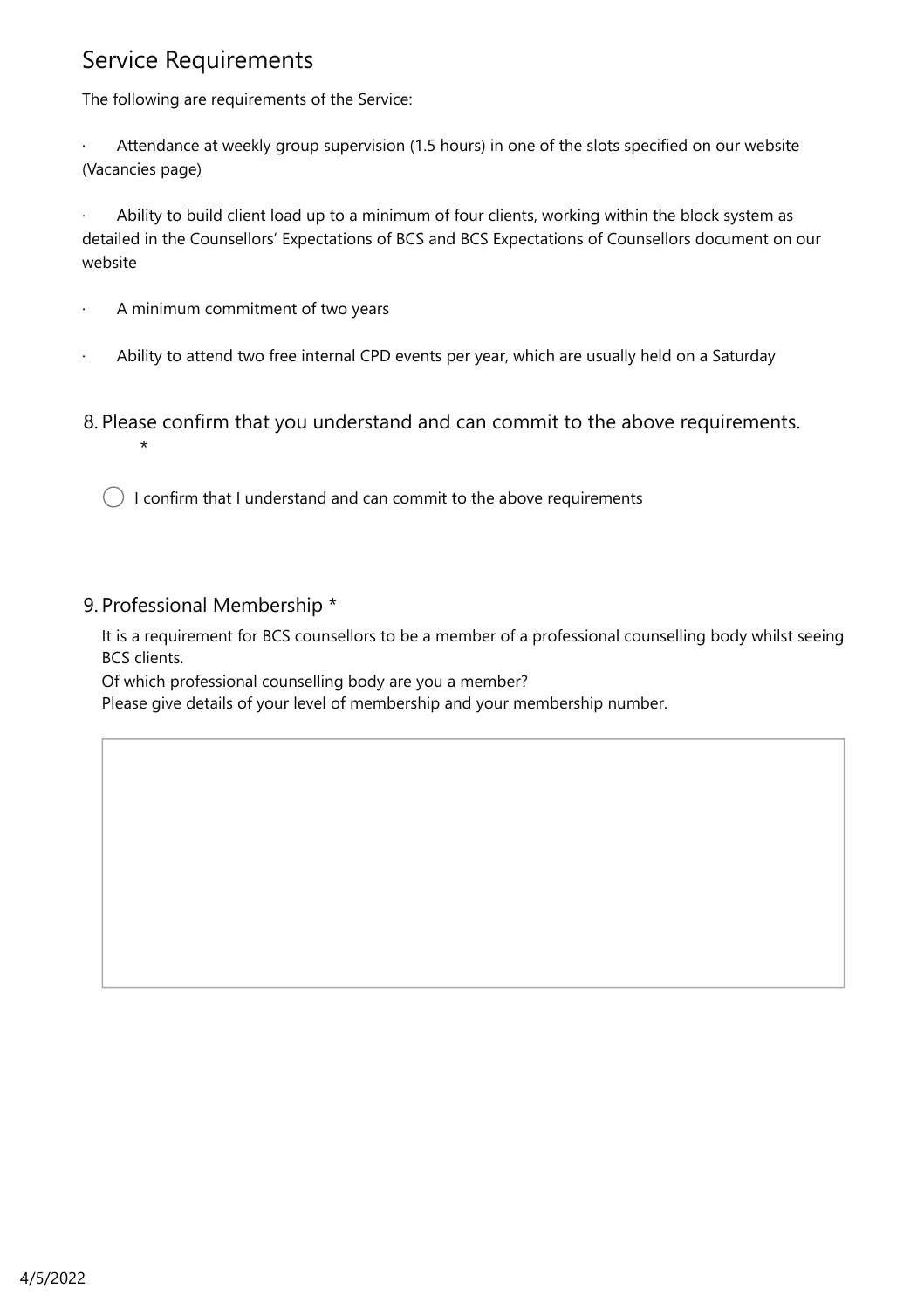# Personal Therapy

We require all of our Counsellors to have undertaken at least six months of personal therapy with a qualified psychodynamic or integrative counsellor. Please provide details below of your current and any previous therapy.

#### 10. Therapist 1: Full Name \*

#### 11. Therapist 1: Modality \*

#### 12. Therapist 1: Email Address \*

13. Therapist 1: Contact Number \*

14. Therapist 1: Therapy Start and End Date (if applicable) \*

#### 15. Therapist 2: Full Name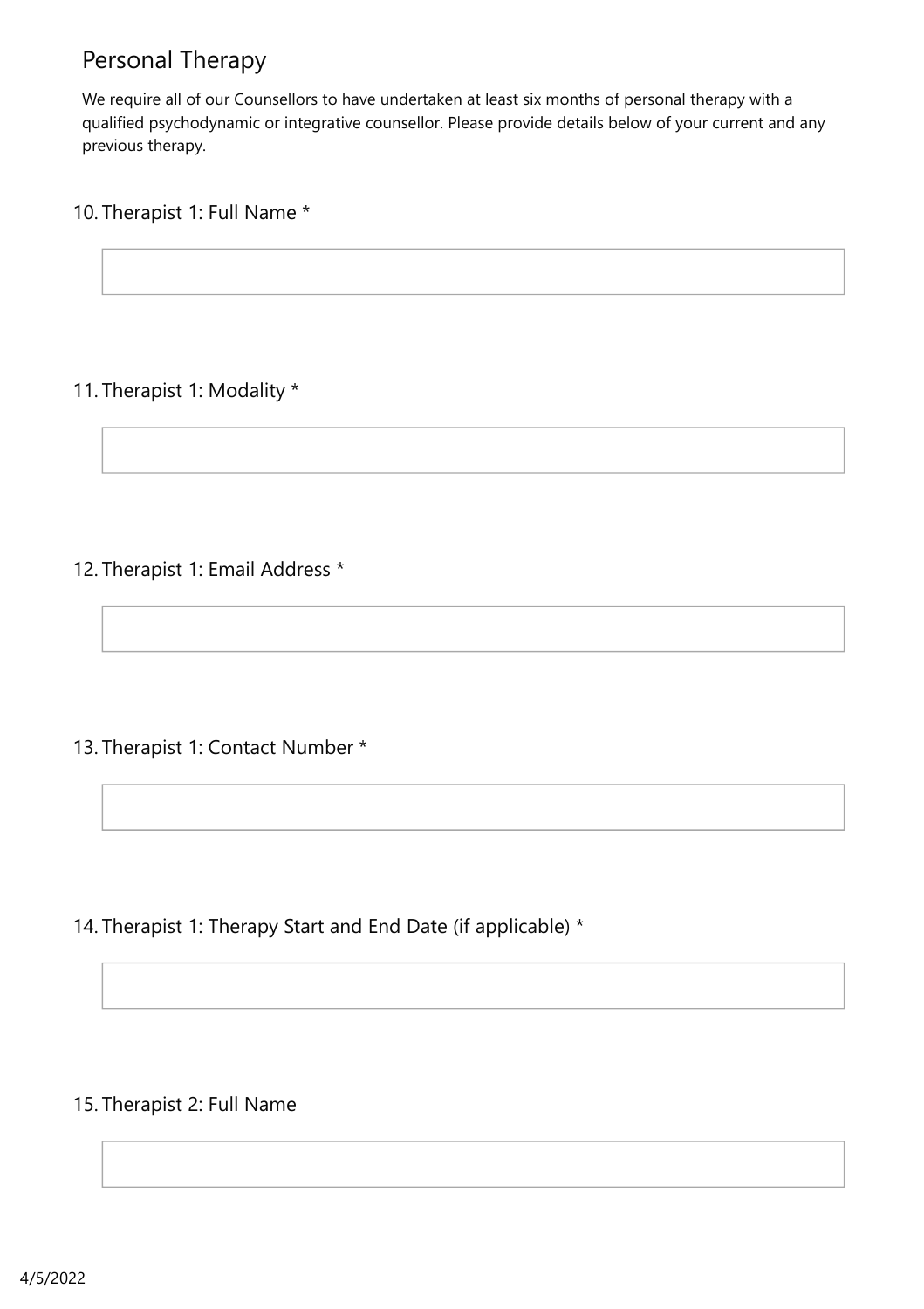17. Therapist 2: Email Address

#### 18. Therapist 2: Contact Number

19. Therapist 2: Therapy Start and End Dates \*

#### 20. Therapist 3: Full Name

## 21. Therapist 3: Modality

## 22. Therapist 3: Email Address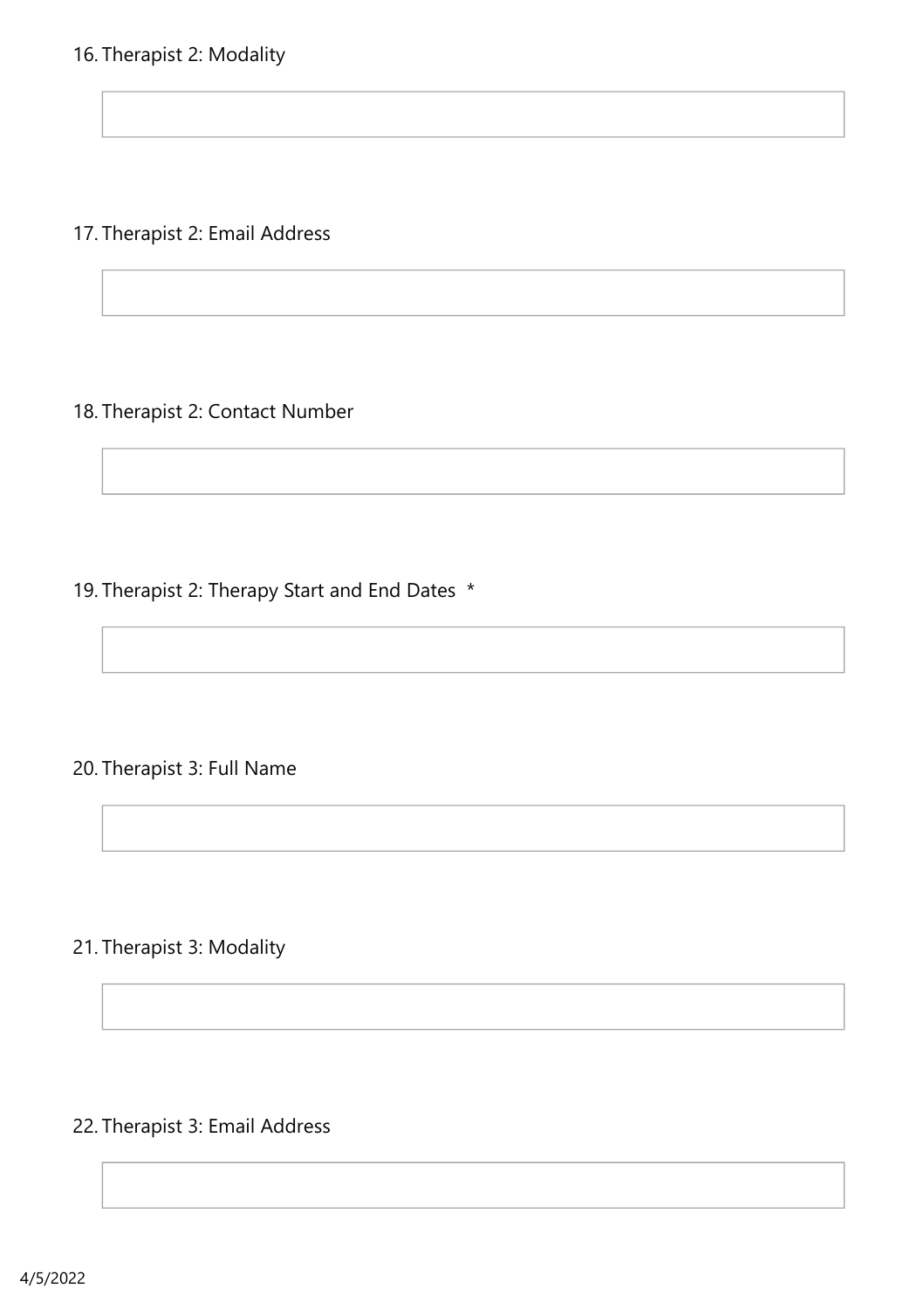24. Therapist 3: Therapy Start and End Dates \*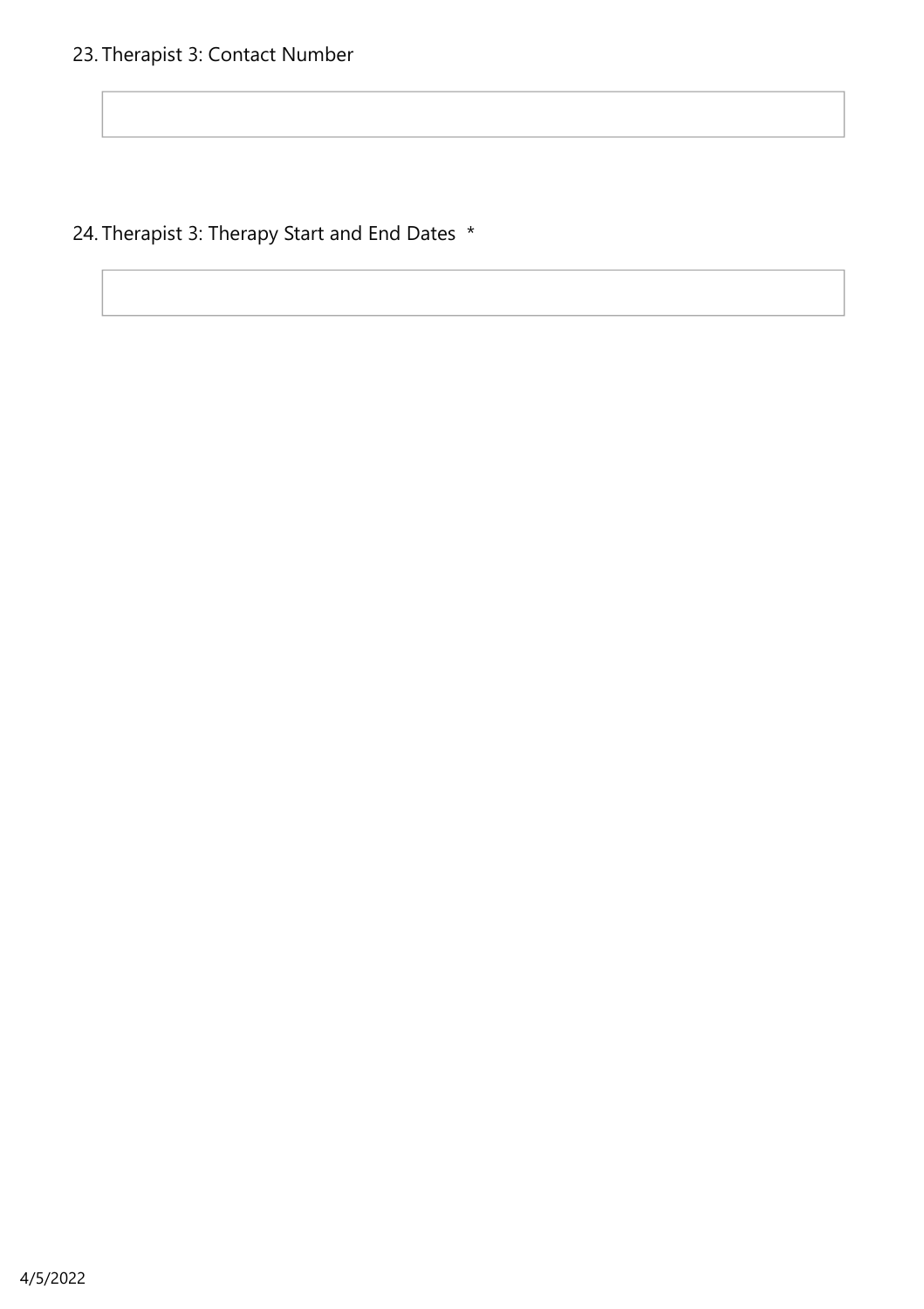# Supervision

It is a requirement to have in-house supervision when counselling at BCS. Attendance is weekly (1.5 hours) in one of the slots specified on our website (Vacancies page).

25. What are your current supervision arrangements, if any? \*

26. How many client hours, if any, have you accrued to date (approximately)? Please give details including setting, client group and duration of work. \*

27. When would you be available to start counselling at BCS? \*

28. What days/times would you be available to attend supervision and see clients? \*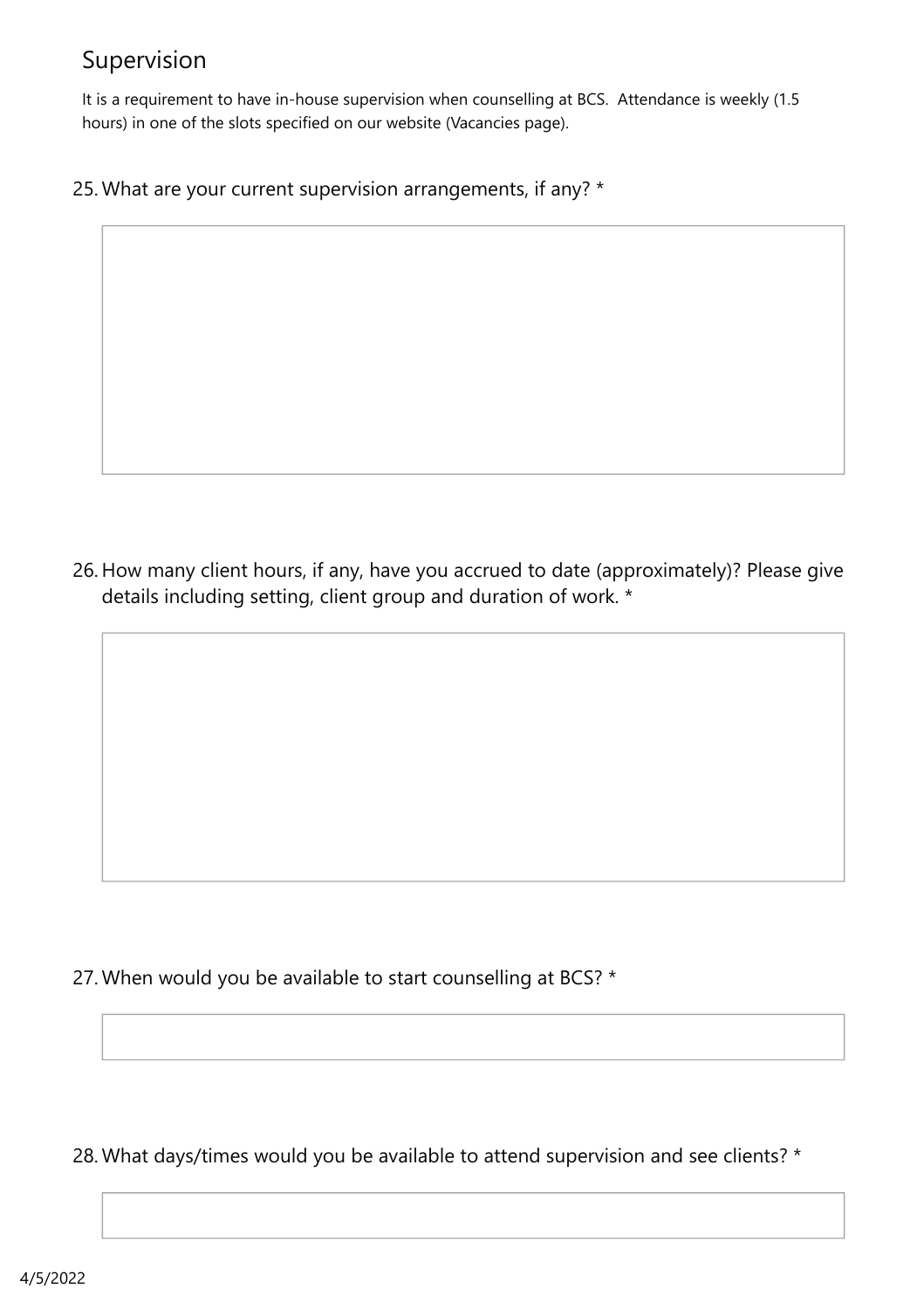# Counselling Qualifications, Courses and Education

Please give details of counselling training to date including any you are currently attending. There are spaces for five courses/qualifications if needed.

#### 29. Education/Course/Training: 1

Please enter dates attended, training institution, course title and grade awarded. The text box will expand as you write:

#### 30. Education/Course/Training: 2

Please enter dates attended, training institution, course title and grade awarded. The text box will expand as you write: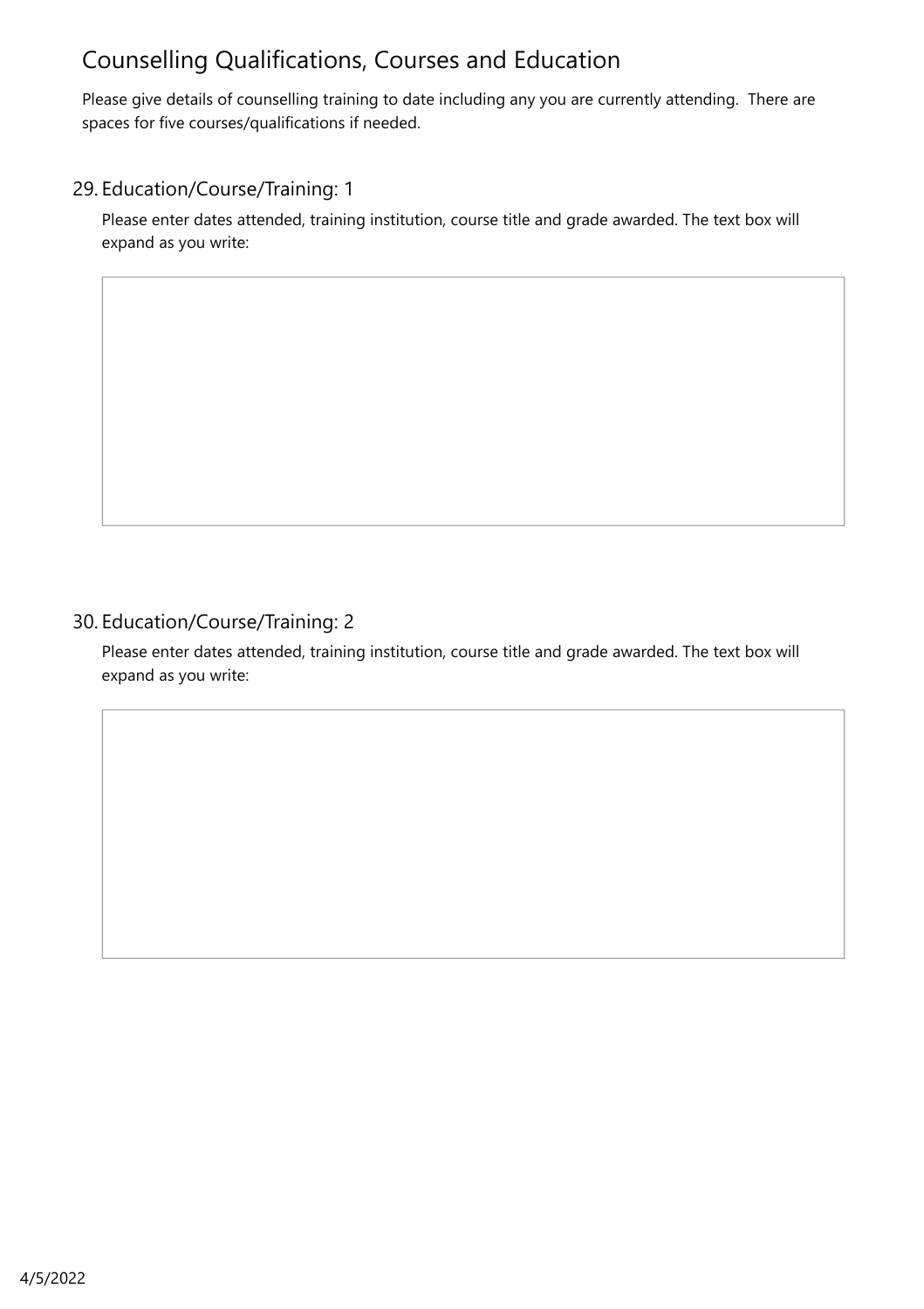#### 31. Education/Course/Training: 3

Please enter dates attended, training institution, course title and grade awarded. The text box will expand as you write:

#### 32. Education/Course/Training: 4

Please enter dates attended, training institution, course title and grade awarded. The text box will expand as you write:

#### 33. Education/Course/Training: 5

Please enter dates attended, training institution, course title and grade awarded. The text box will expand as you write: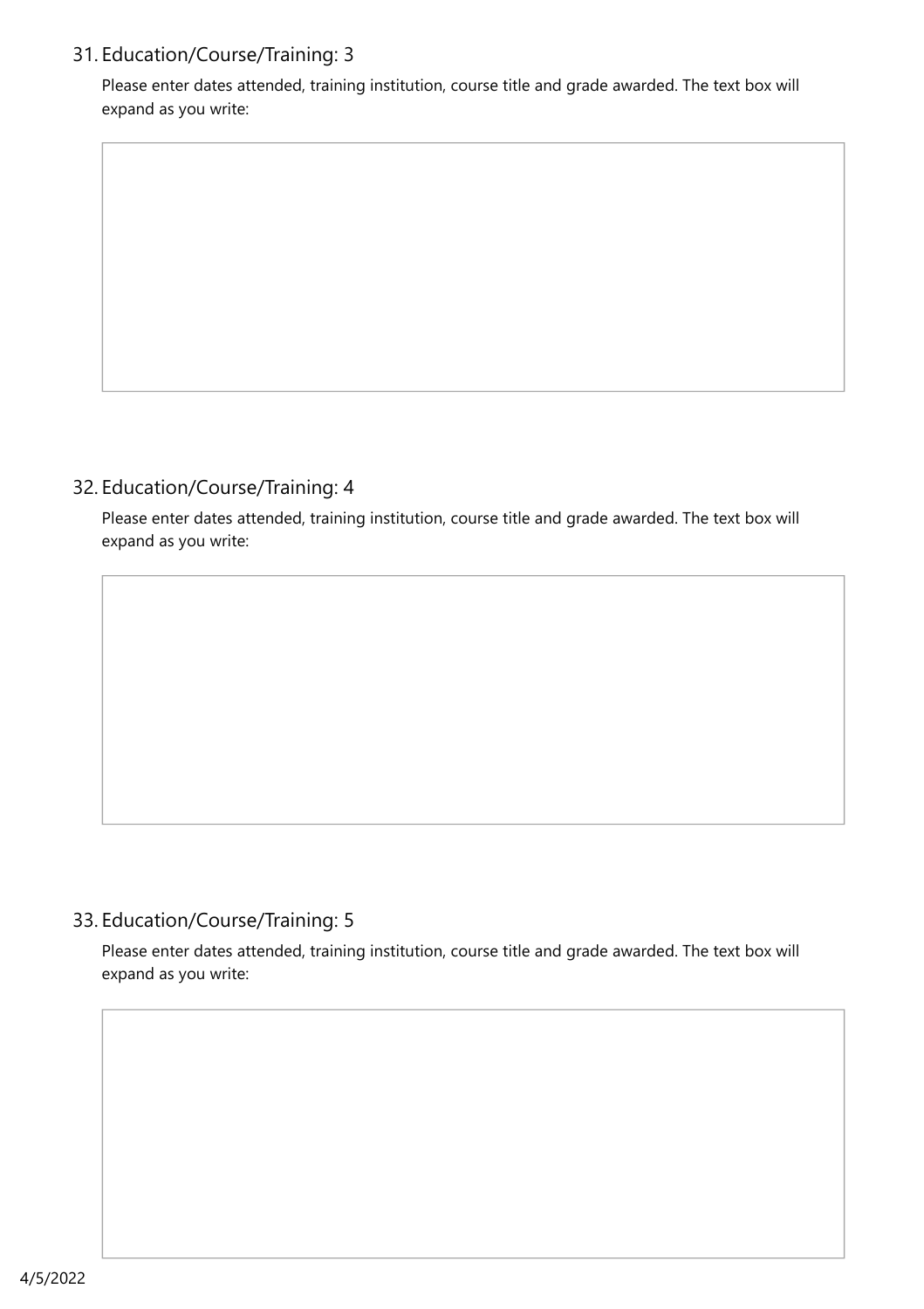# Relevant Employment History & Work Experience (paid and unpaid)

Please include your current employment and any relevant previous employment, voluntary work, community activities, etc. Please put in date order, starting with the most recent.

#### 34. Role 1

Please include dates to and from and details of employer, job title and the nature of the role. The box will expand as you type.

#### 35. Role 2

Please include dates to and from and details of employer, job title and the nature of the role. The box will expand as you type.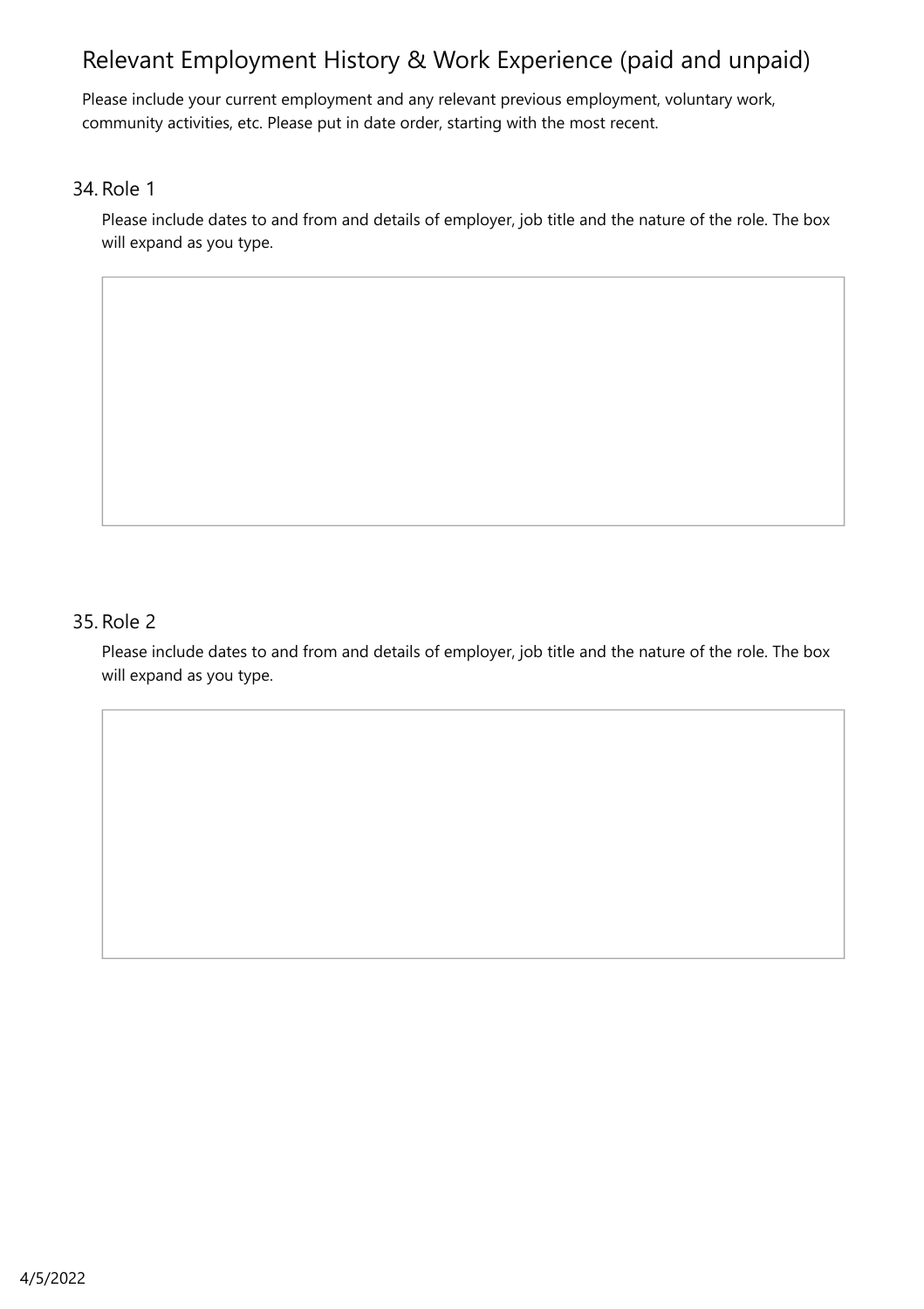#### 36. Role 3

Please include dates to and from and details of employer, job title and the nature of the role. The box will expand as you type.

#### 37. Role 4

Please include dates to and from and details of employer, job title and the nature of the role. The box will expand as you type.

#### 38. Role 5

Please include dates to and from and details of employer, job title and the nature of the role. The box will expand as you type.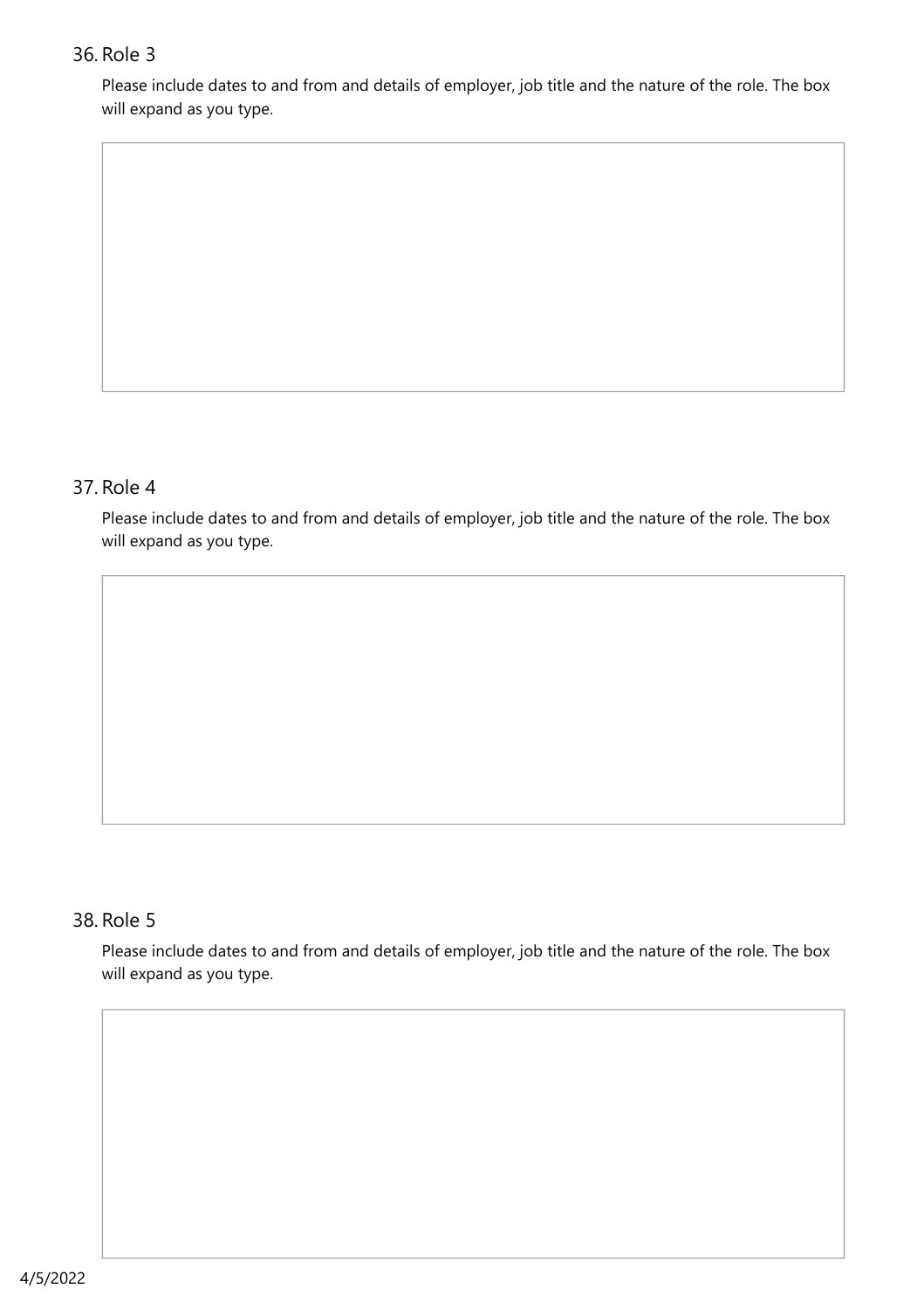#### 39. Role 6

Please include dates to and from and details of employer, job title and the nature of the role. The box will expand as you type.

#### 40. Role 7

Please include dates to and from and details of employer, job title and the nature of the role. The box will expand as you type.

#### 41. Role 8

Please include dates to and from and details of employer, job title and the nature of the role. The box will expand as you type.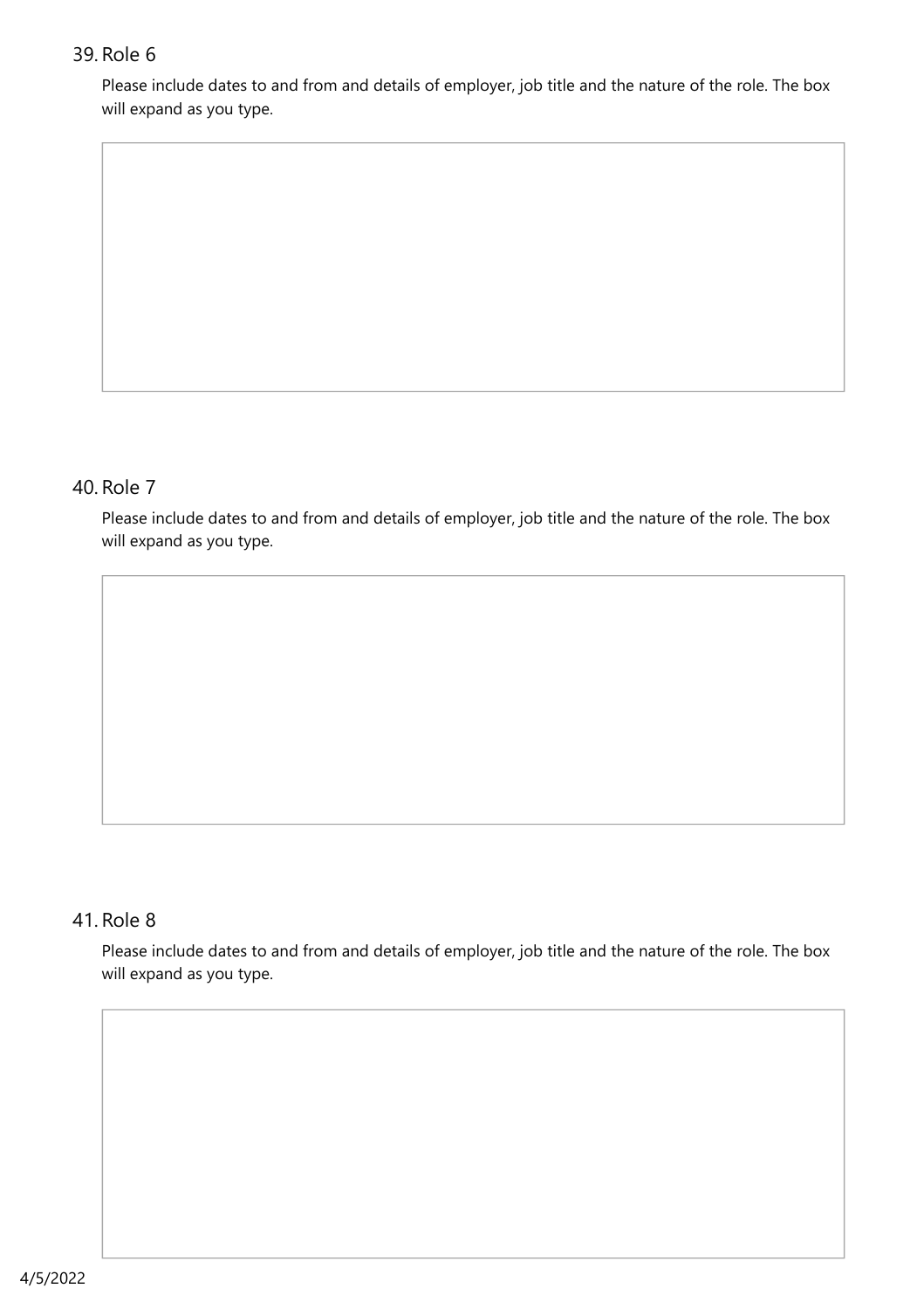# Supporting Information

In this section we would like you to give specific information in support of your application.

42. Please tell us how you heard about BCS and why you are interested in undertaking voluntary work with the Service. \*

The box will expand as you type.

43. Please tell us how your training/modality fits with working within a psychodynamic or integrative model. \*

The box will expand as you type.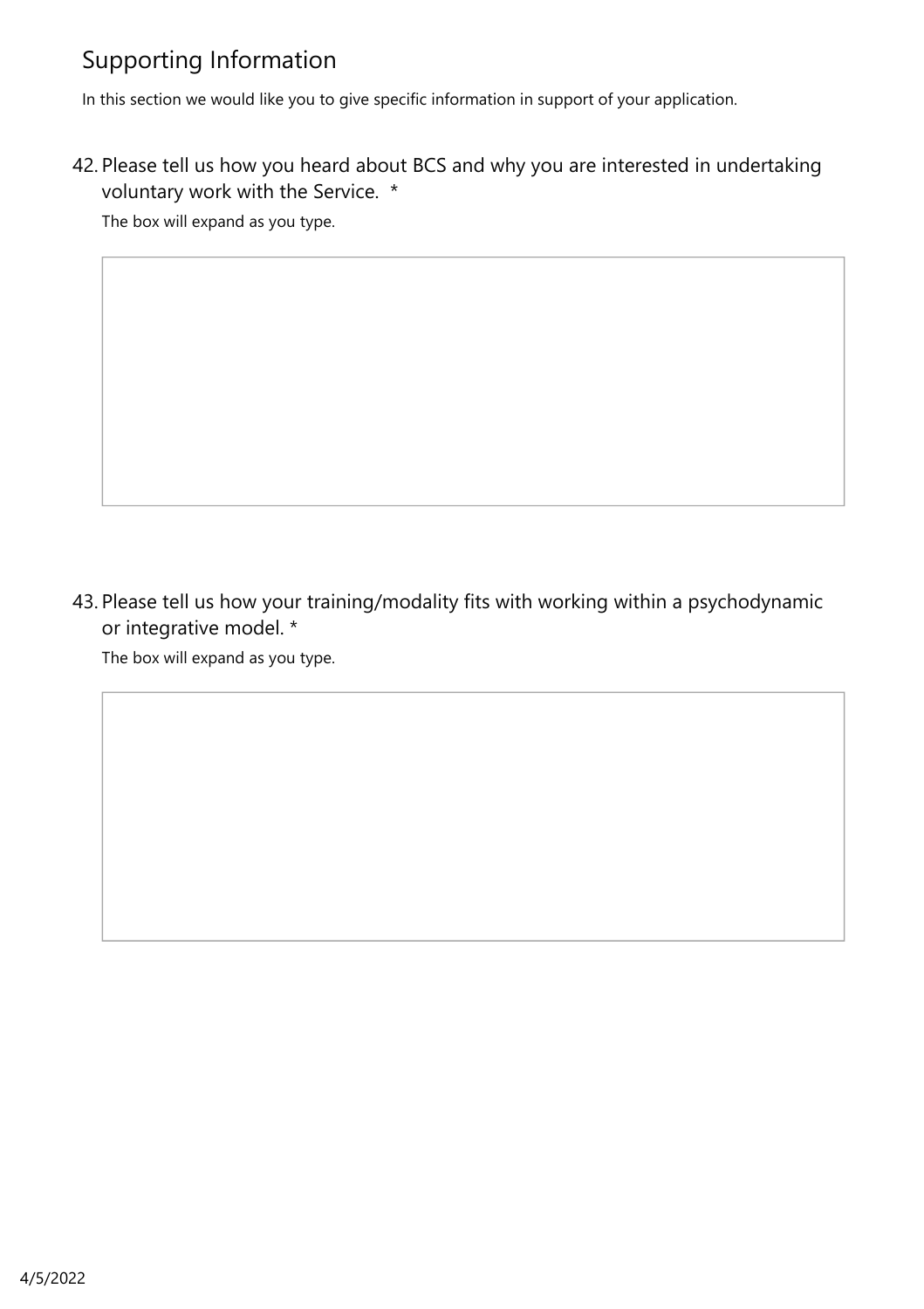## 44. Please tell us something about your motivation to become a counsellor. \*

The box will expand as you type

The box will expand as you type 45. Please tell us something about your family background and early life experiences. \*

The box will expand as you type 46. Please tell us something about any personal challenges you may have faced, including any mental health problems you have experienced yourself. \*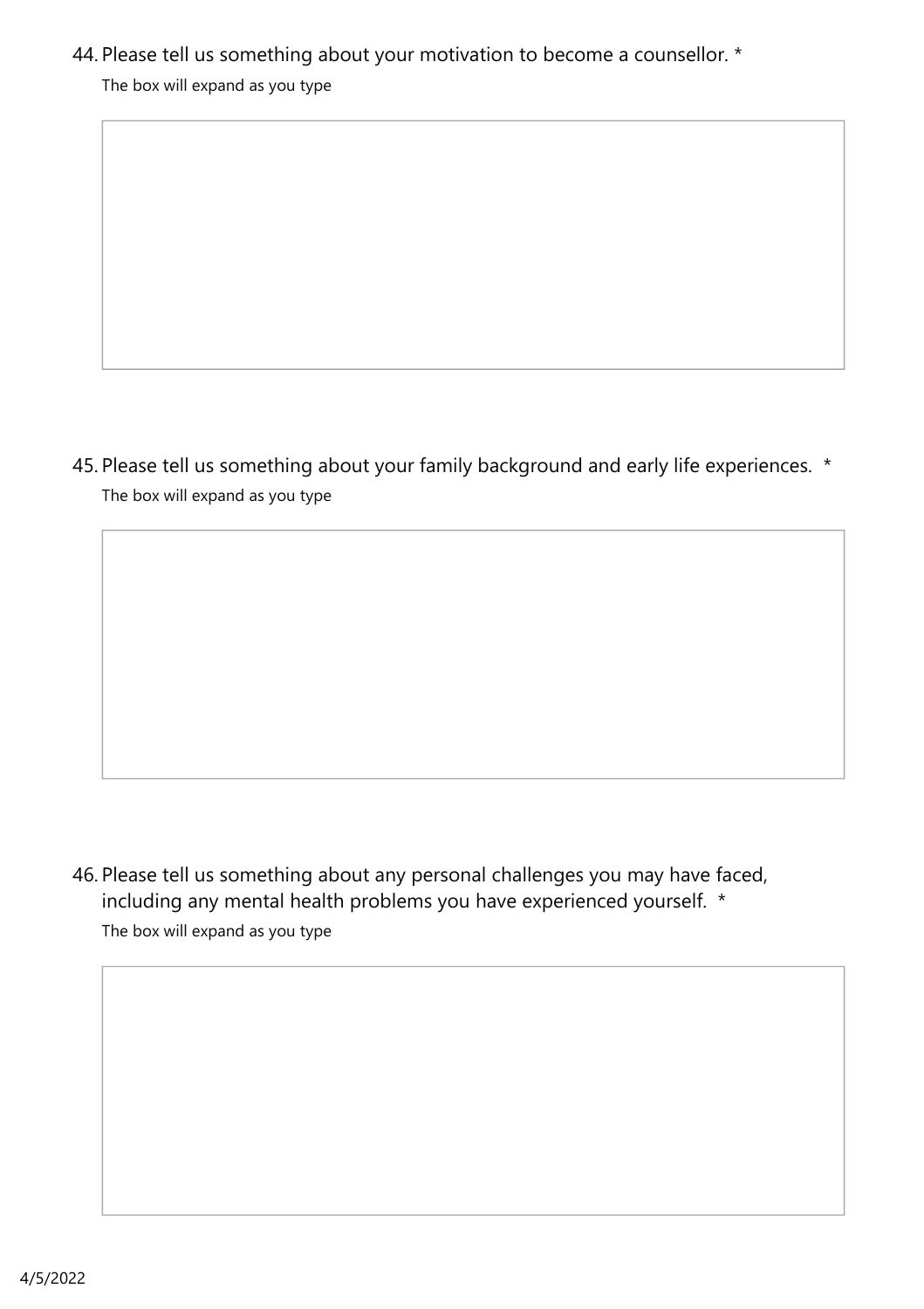47. Please tell us something about what you feel you have gained from your personal therapy. \*

The box will expand as you type

The box will expand as you type 48. Please add anything else you think is important or useful to your application. \*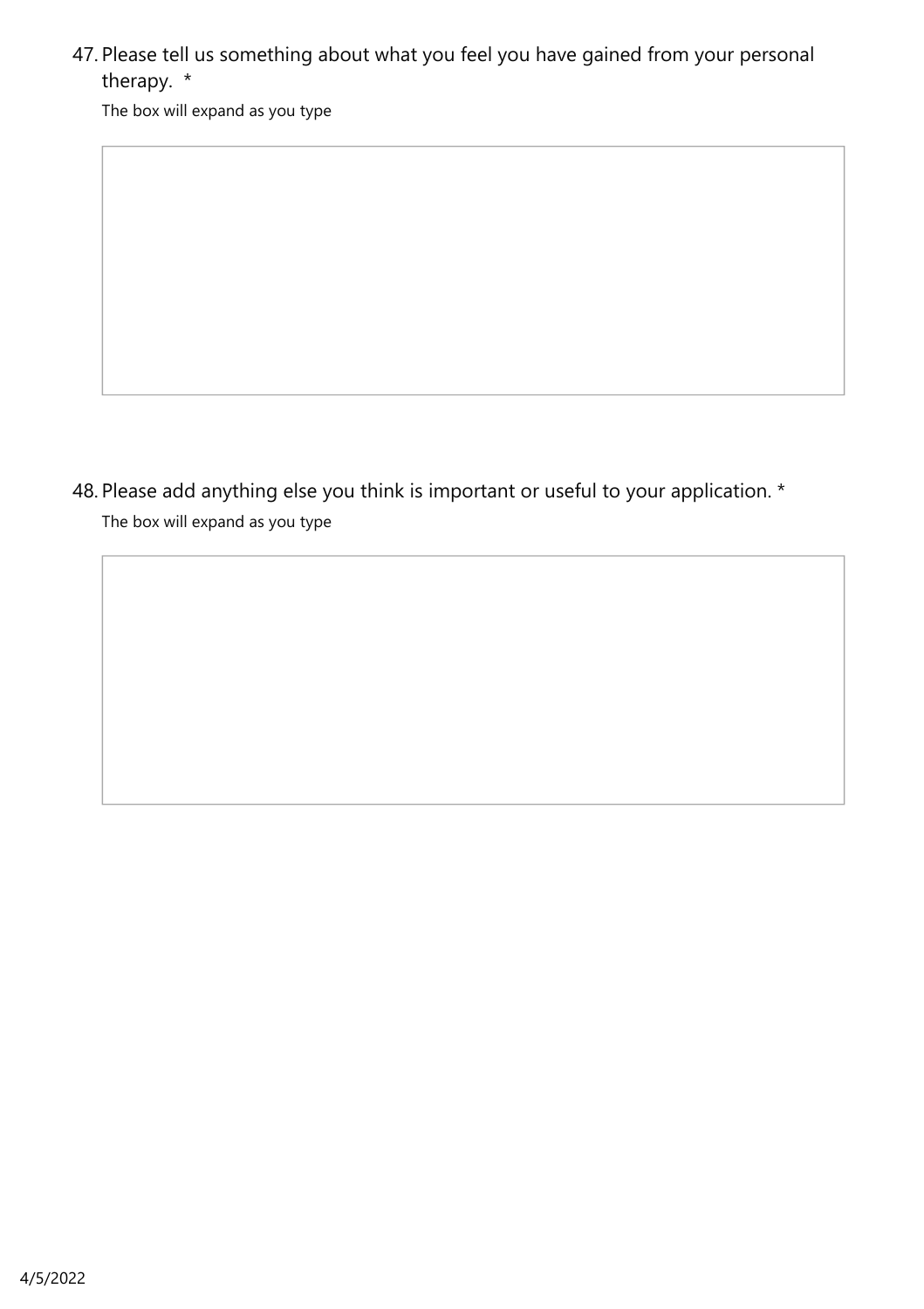## References

Please give below the name and address of two referees who can comment on your suitability for the role. These should not include relatives or friends.

References will only be taken up for applicants who are successful at interview stage.

#### 49. Referee 1: Full Name \*

#### 50. Referee 1: Email Address \*

51. Referee 1: Contact Number \*

#### 52. Referee 1: Nature of Relationship \*

53. Referee 2: Full Name \*

54. Referee 2: Email Address \*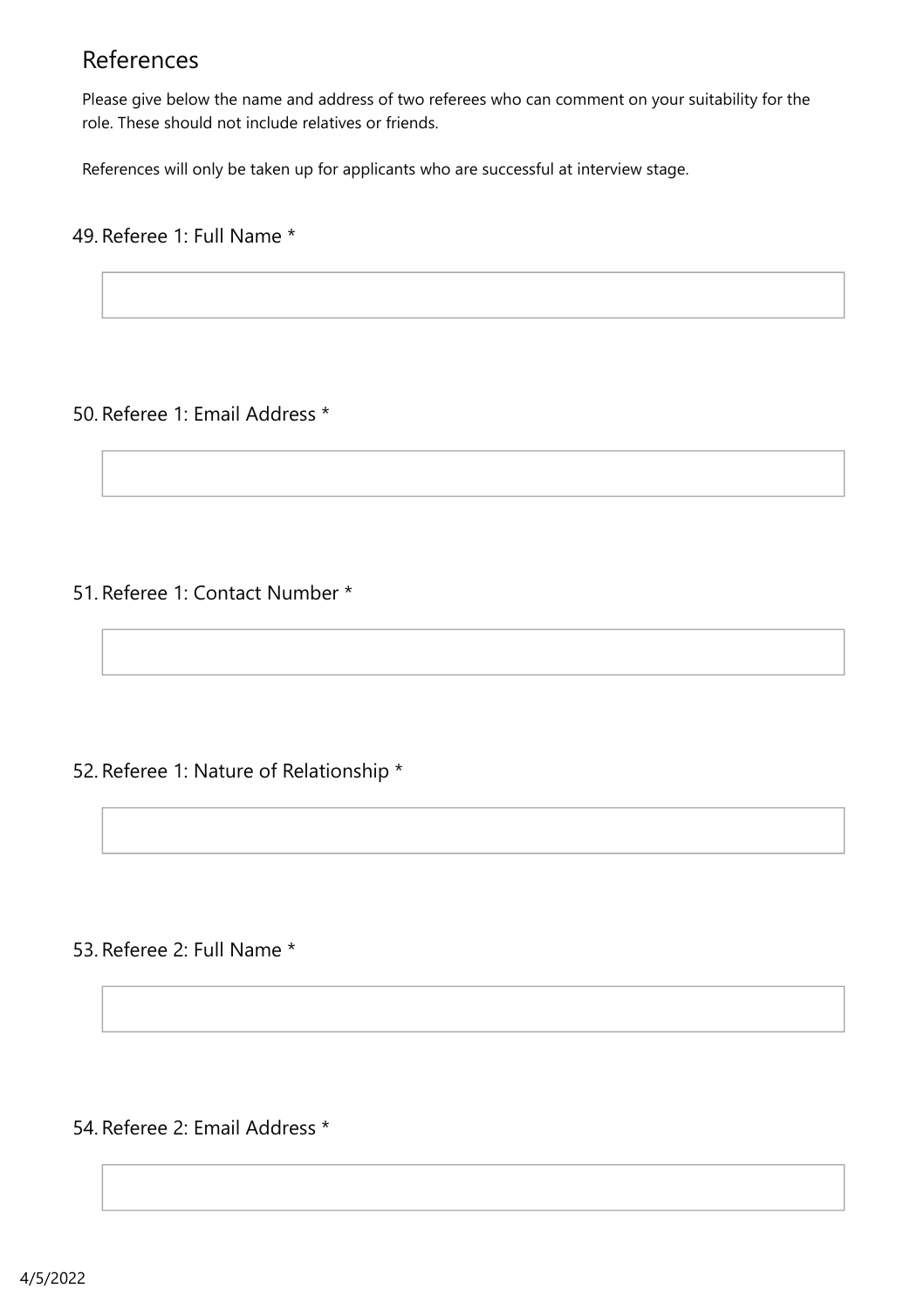56. Referee 2: Nature of Relationship \*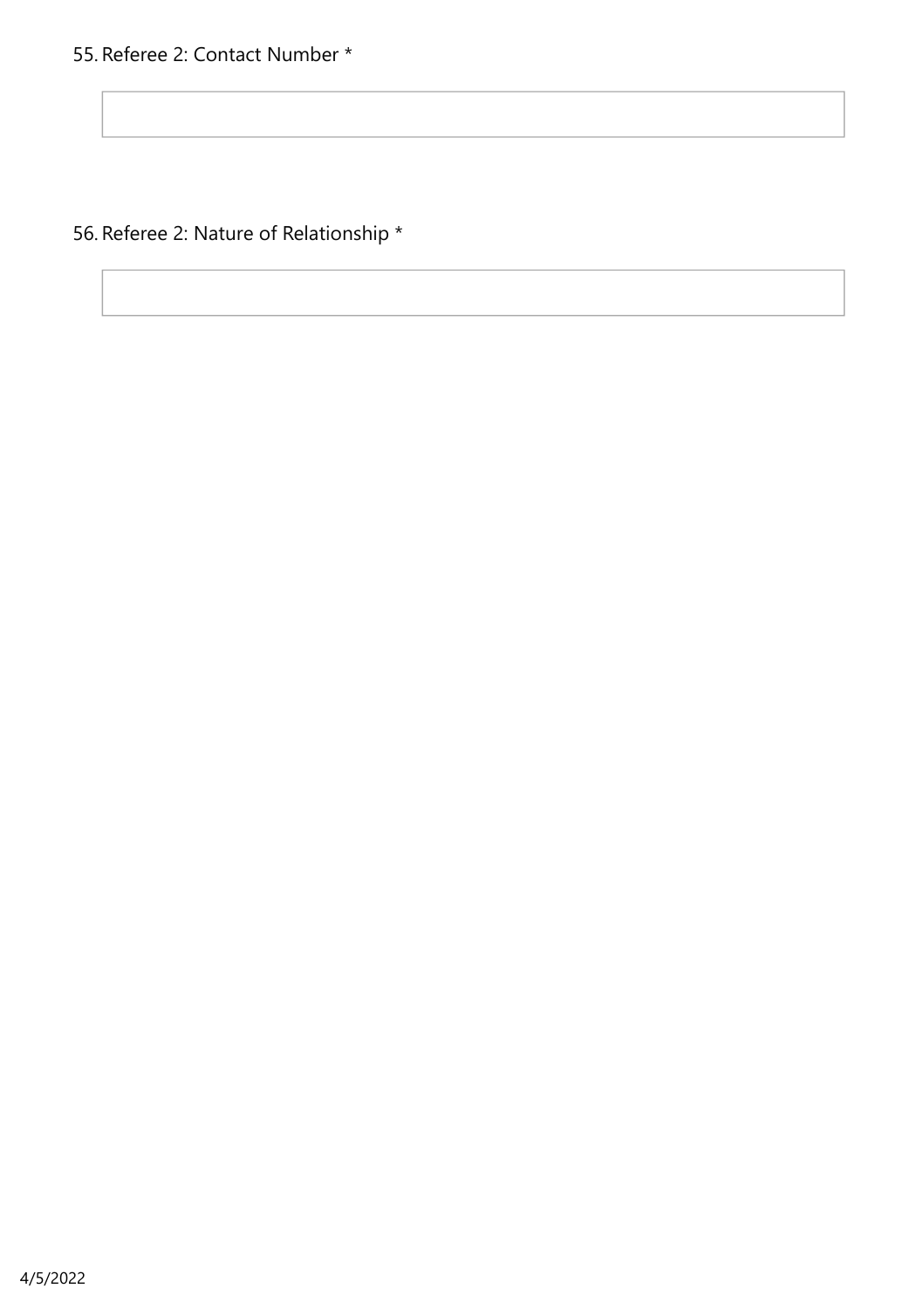# Additional Questions

Please note that there is no discrimination intended in the following questions, but it is important that we receive your answers. Any matters raised in the answers to these questions does not automatically mean that you will not proceed in this recruitment process, and if invited to interview, we will be happy to discuss things further. If the answer to any of the following questions is yes, please provide details.

This role is exempt from the Rehabilitation of Offenders Act 1974 and therefore applicants are required to declare any convictions, cautions, reprimands and final warnings that are not protected (i.e. that are not filtered out) as defined by the Rehabilitation of Offenders Act 1974 (Exceptions) Order 1975 (as amended in 2013).

We recognise the contribution that ex-offenders can make and welcome applications from them. Any information given will be treated in the strictest confidence. Suitable applicants will not be refused posts because of offences which are not relevant to, and do not place them at or make them a risk in, the role for which they are applying.

All cases will be examined on an individual basis and will take the following into consideration:

- Whether the conviction is relevant to the position applied for.
- The seriousness of any offence revealed.
- The age of the applicant at the time of the offence(s).
- The length of time since the offence(s) occurred.
- Whether the applicant has a pattern of offending behaviour.
- The circumstances surrounding the offence(s), and the explanation(s) offered by the person concerned.
- Whether the applicant's circumstances have changed since the offending behaviour.

Please note that if you are not invited to join BCS, the information in this section (Additional Questions) will be destroyed.

#### 57. Do you have any spent or unspent convictions, cautions, reprimands or final warnings? \*

#### 58. Have you had any addictions in the last five years? \*

59. Are you currently taking any medication that we should be aware of? \*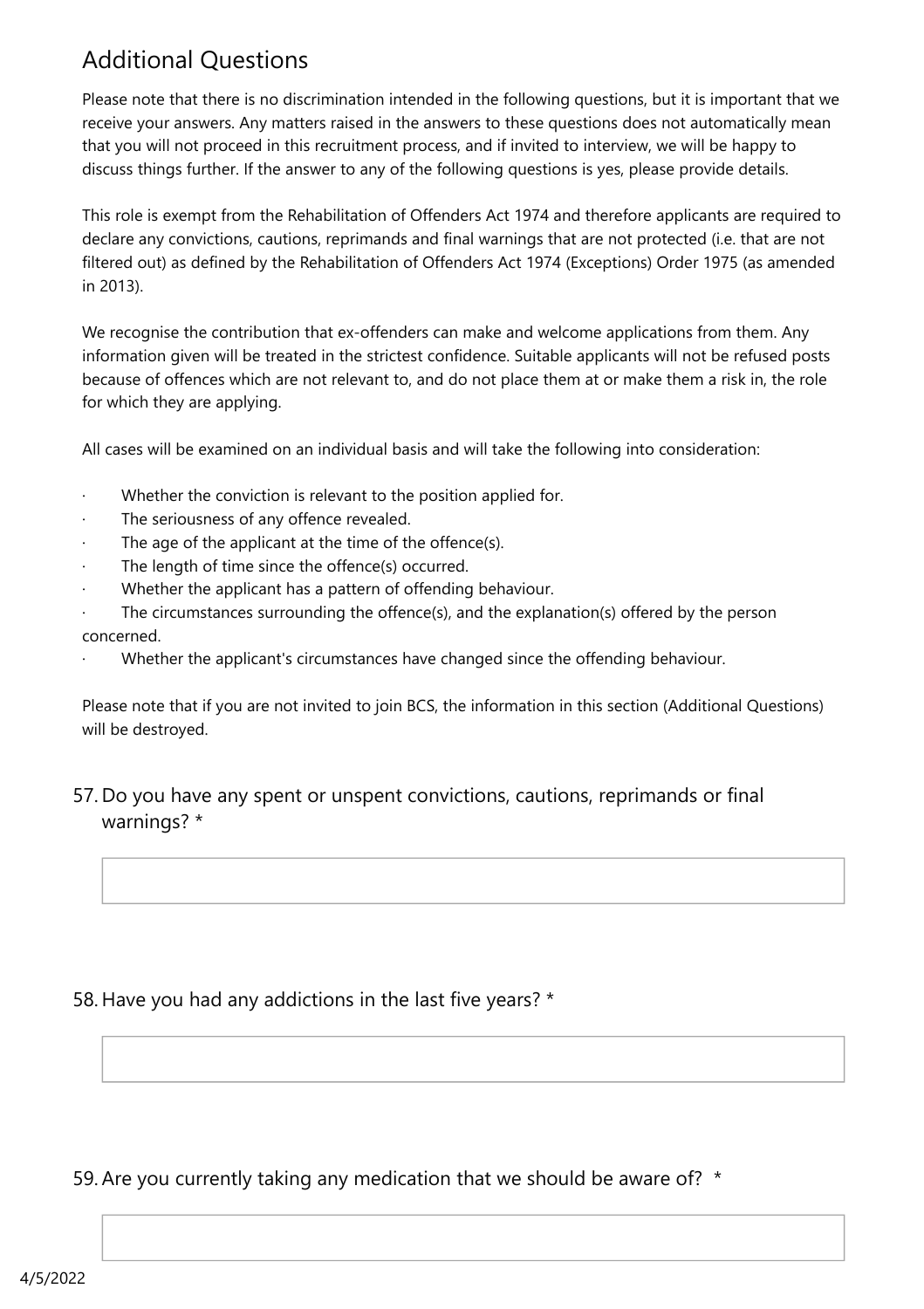# 60. Do you have any special needs that we would need to take into account? \*